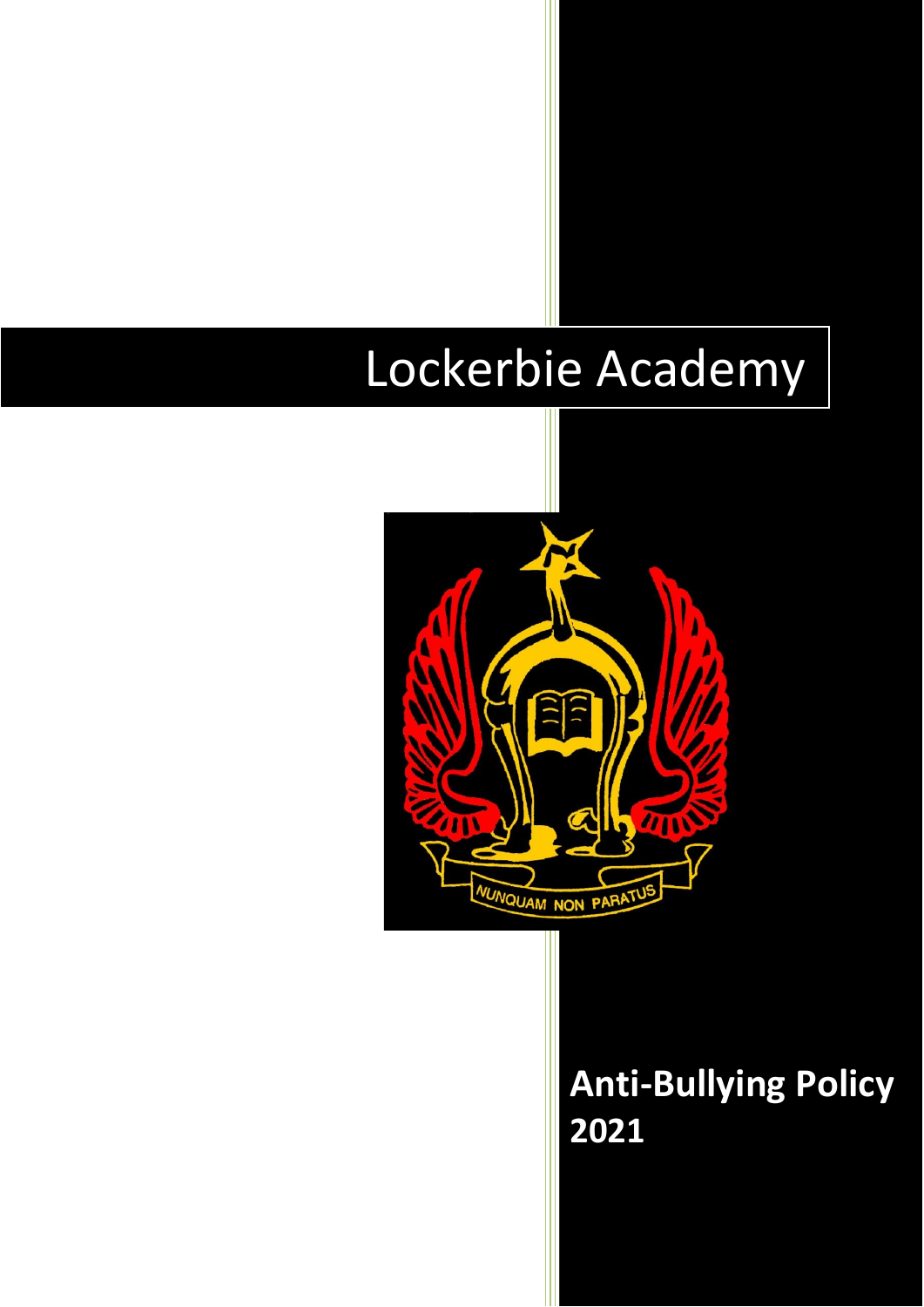## **Contents**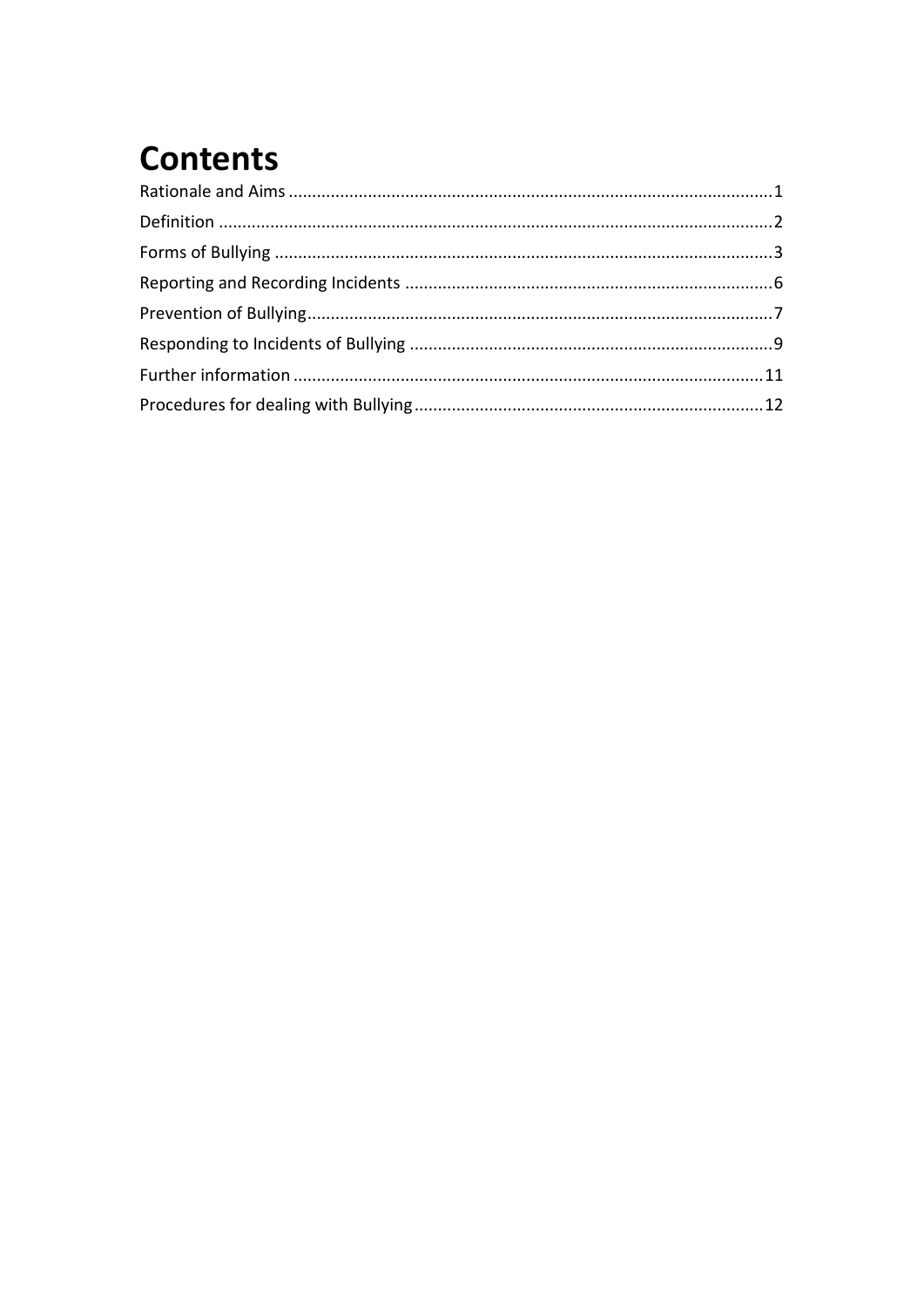### <span id="page-2-0"></span>**Rationale and Aims**

Lockerbie Academy is committed to working with students and parents to provide a learning environment that is secure and supportive; ensuring all individuals can develop academically and socially free from fear of ridicule, harassment or physical threat. We aim to create an environment where all members of the school community feel safe, respected and valued. All young people have an absolute right to be protected from others who may wish to harm, degrade or abuse them. Bullying of any kind is unacceptable at our school. Bullying may be verbal, physical or psychological. In fact any action which makes a child feel uncomfortable, insecure or threatened may be defined as bullying. The school disapproves of bullying in all its forms and considers it a most serious offence. If bullying does occur, all students should be able to tell and know that incidents will be dealt with promptly and effectively. This means that anyone who knows that bullying is happening is expected to tell a member of staff. Parents have an essential role to play in counteracting bullying. Where bullying is clearly established, parents of both the young person experiencing bullying behaviour and the young person responsible for bullying behaviour will be contacted and the school will seek to involve them in securing solutions. Parental contact will be in consultation with the pupil and will respect the confidentiality of the pupil.

This policy defines what is understood by 'bullying' and gives procedures for staff to follow when dealing with bullying incidents. This policy only refers to incidents of bullying which take place on school premises. However, the school has an enduring interest in the welfare and conduct of its students and will support families when bullying occurs outside school:

· If it emerges that a student is responsible for bullying other children outside school, Lockerbie Academy will support families in taking the right action.

· If a child is found to be being bullied outside school then help and support will be offered and advice given on how to avoid further incidents in future. The parents/carers of young person being bullied will be informed.

· If there are more general concerns about children's safety outside school then the local police will be contacted and their help sought in making the area around the school premises more secure.

· If concerns arise in relation to school transport then the issue will be dealt with in school and parents/carers informed.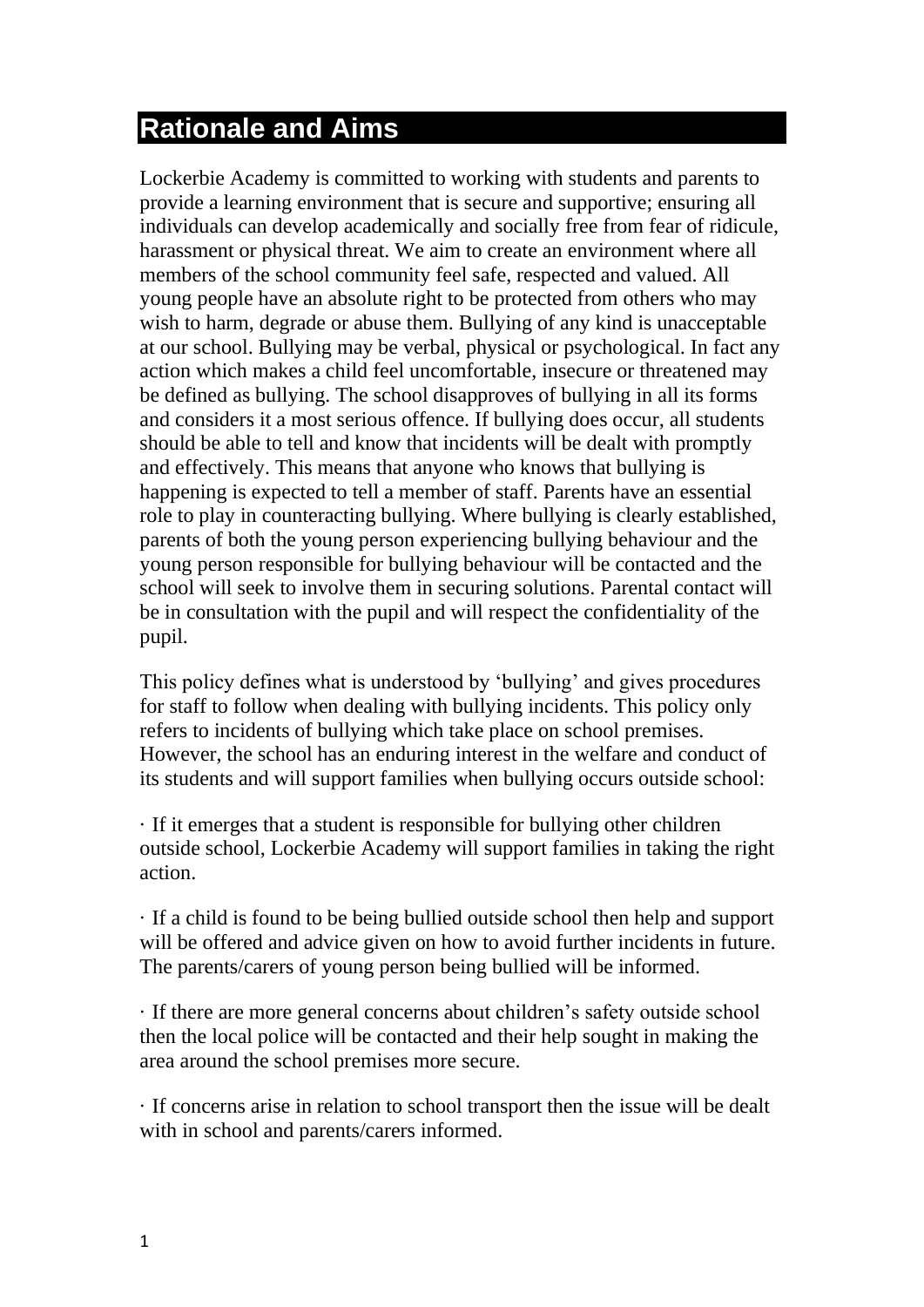### <span id="page-3-0"></span>**Definition**

In Scotland, bullying is defined as:

Bullying is both behaviour and impact; the impact is on a person's capacity to feel in control of themselves. This is what we term as their sense of 'agency'. Bullying takes place in the context of relationships; it is behaviour that can make people feel hurt, threatened, frightened and left out. This behaviour happens face to face and online. (respectme, 2015)

It is therefore not always easy to narrow down behaviours into a definitive statement that will cover all actions and situations. However, it is important to recognise and acknowledge bullying behaviours so you can identify them when they are happening.

Bullying Behaviours can include:

- · being called names, teased, put down or threatened
- · being hit, tripped, poked or kicked
- · having belongings stolen or damaged
- · being ignored, left out or having rumours spread
- · receiving abusive text message, instant messages or e-mails
- · making you feel like you are being bullied or fearful of being bullied
- · being targeted because of who you are or who you are perceived to be
- · being targeted because of others you are associated with

This is not an exhaustive list.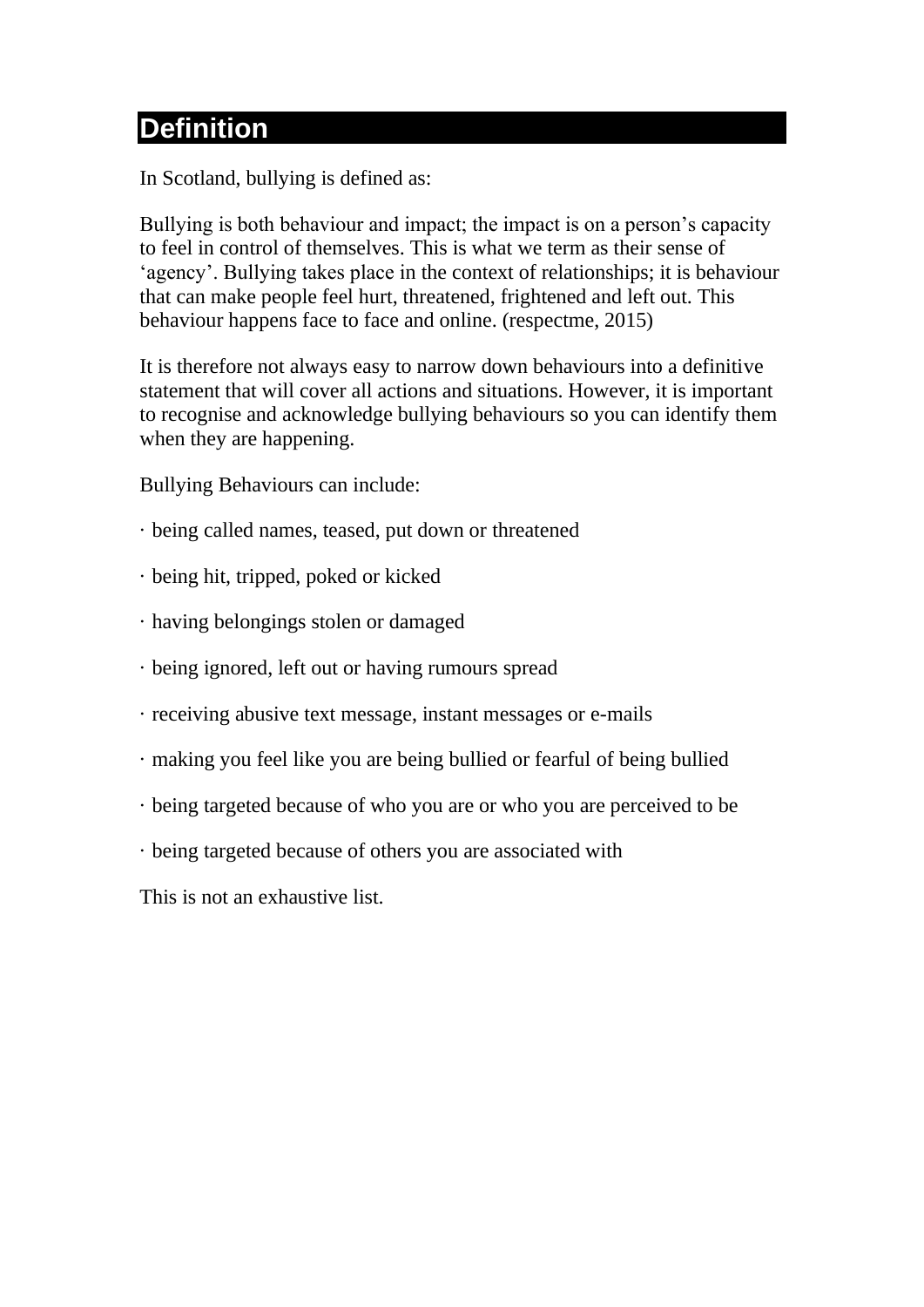### <span id="page-4-0"></span>**Forms of Bullying**

All forms of bullying can be damaging to the development of both the person being bullied and the person bullying. Bullying can take many forms, but the main types are:

| <b>Physical-</b> | Pushing, hitting, kicking, punching, taking belongings<br>or an act of violence with intent to harm;                                                                                                                                                     |
|------------------|----------------------------------------------------------------------------------------------------------------------------------------------------------------------------------------------------------------------------------------------------------|
| Verbal-          | Name calling, insulting, threats/intimidation or making<br>offensive remarks;                                                                                                                                                                            |
| Indirect-        | Spreading nasty stories about someone, exclusion from<br>social groups or being made the subject of malicious<br>rumours;                                                                                                                                |
| Cyber-           | Tormented, threatened, harassed, humiliated,<br>embarrassed or otherwise targeted using text messaging,<br>e-mail, instant messaging or any other type of digital<br>technology e.g. social networking sites (Facebook,<br>MySpace, Twitter, Instagram). |

#### **Bullying related to race, religion or culture**

Racist or faith-based bullying is bullying based on a person's background, colour, religion or heritage. When racist or faith-based bullying takes place, the characteristics singled out not only apply to the individual child but also make reference to their family and more broadly their ethnic or faith community as a whole. Racial and cultural elements in bullying can be seen to heighten the negative impact on a child's sense of identity, self-worth and self-esteem.

#### **Bullying related to special educational needs (SEN) and disabilities**

Research shows that children and young people with SEN and disabilities are more at risk of bullying than their peers. Children and young people with special educational needs and disabilities do not always have the levels of social confidence and competence and the robust friendship bonds that can protect against bullying. Where children with SEN and disabilities are themselves found to be bullying in most cases (except those related to specific conditions) schools should expect the same standards of behaviour as apply to the rest of the school community, having made the reasonable adjustments necessary.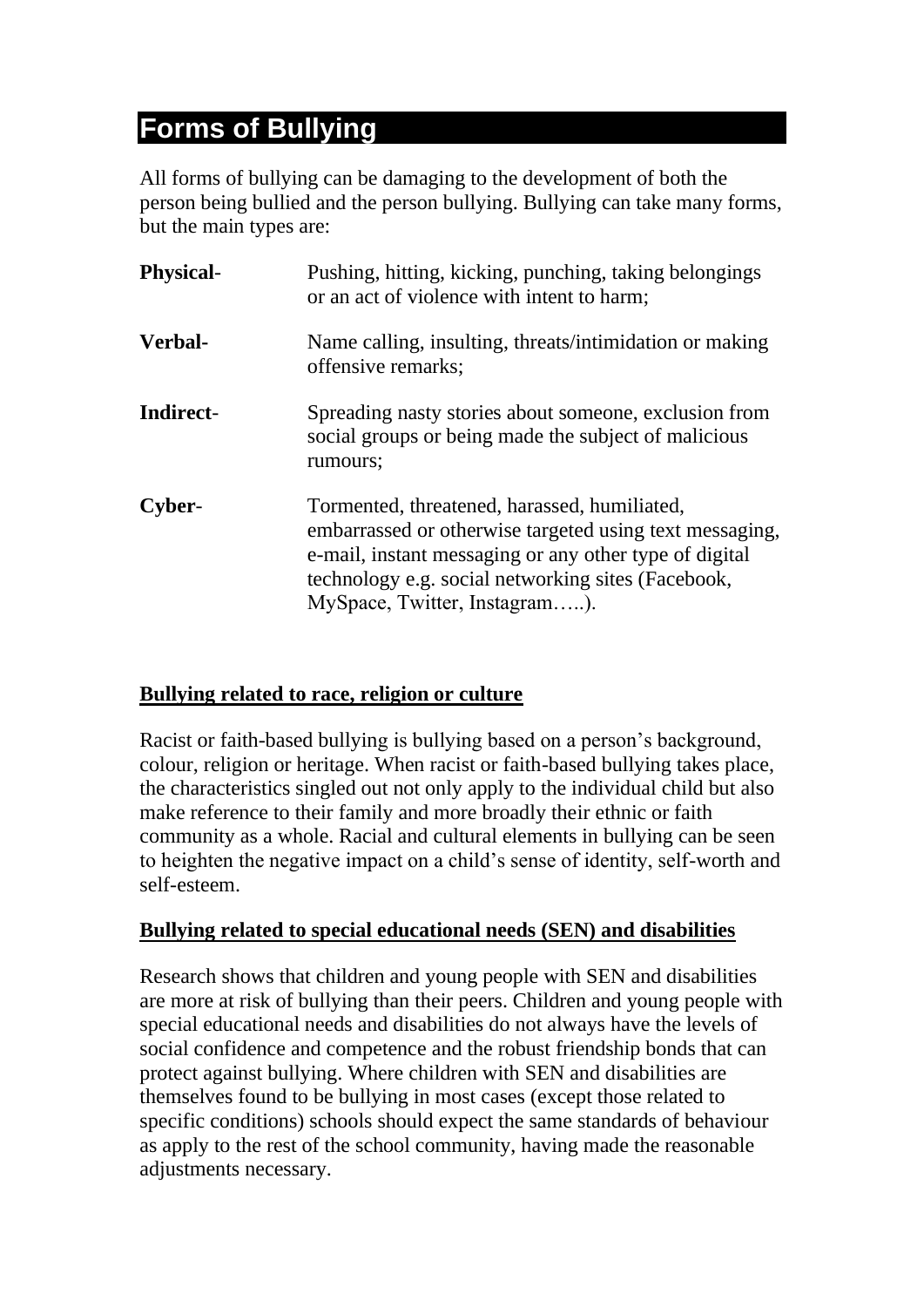### **Bullying related to Sexual Orientation and Gender Identity**

Research from respectme and LGBT Youth Scotland state that Homophobic, Biphobic and Transphobic bullying is when a young person's perceived or actual sexual orientation/transgender identity is used to exclude, threaten, hurt or humiliate them. This type of bullying relates to an element of a person's identity, targeting their 'inner being' and is therefore an example of prejudice-based bullying. Homophobic, biphobic and transphobic bullying can include some of the following behaviours, but are not limited to:

· Verbal abuse - the regular use, consciously or unconsciously, of offensive and discriminatory language, particularly the widespread use of the term 'gay' in a negative context Staff would be expected to challenge these pupils and then report the incident as a referral through Seemis to the relevant PT Pupil Support. Also spreading rumours that cause an individual's perceived sexual orientation and/or transgender identity to be ridiculed, questioned or insulted.

· Physical abuse – including hitting, punching, kicking, sexual assault and threatening behaviour;

· Cyber-bullying – using on-line spaces to spread rumours about someone or exclude them. Can also include text messaging, including video and picture messaging.

· Non-Verbal Communication- including gestures and looks

#### **Sexist or sexual bullying**

Sexist and sexual bullying affects all genders. All genders may be targeted. Sexual bullying may be characterised by name calling, comments and overt "looks" about appearance, attractiveness and emerging puberty. In addition, uninvited touching, innuendos and propositions, pornographic imagery or graffiti may be used. Children and young people identifying as trans-gender or experiencing gender dysphoria (feeling that they belong to another gender or do not conform with the gender role prescribed to them) can also be targeted by bullies.

Bullying of young carers or looked after children or otherwise linked to home circumstances

Students may be made vulnerable to bullying by the fact that they provide care to someone in their family with an illness, disability, mental health or substance misuse problem. Young carers may be taking on practical and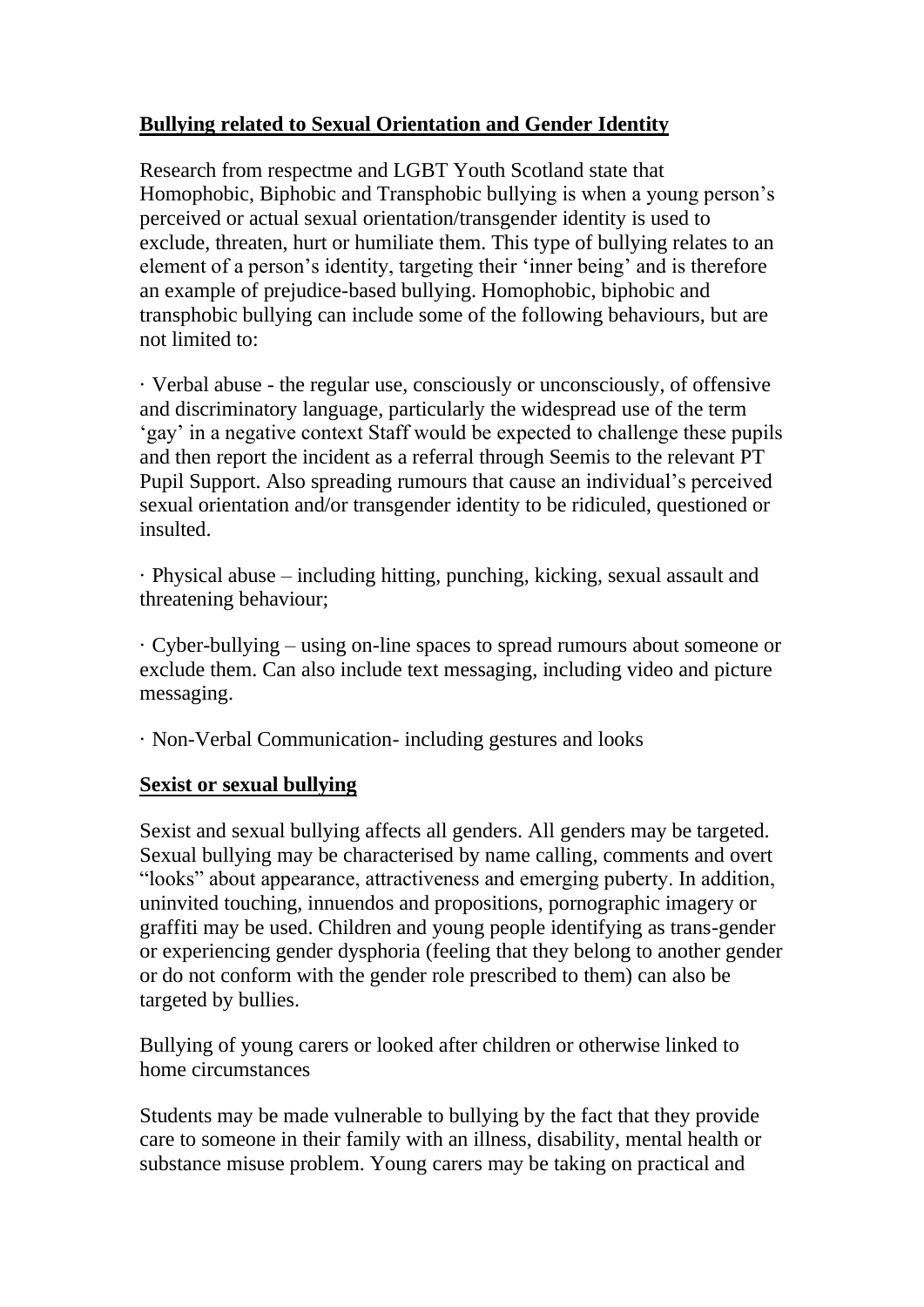emotional caring responsibilities that would normally be expected of an adult. Research has highlighted the difficulties young carers face, including risks of ill-health, stress and tiredness, especially when they care through the night. Many feel bullied or isolated. Children in care may also be vulnerable to bullying for a variety of reasons, such as they are not living with their birth parents or because they have fallen behind in their studies. Some children and young people are heavily influenced by their communities or homes where bullying and abuse may be common. Some bullying at school may arise from trauma or instability at home related to issues of domestic violence or bereavement or from the experience of being part of a refugee family. Siblings of vulnerable children may themselves be the subject of bullying by association.

#### **The effects of bullying**

Something need only happen once for a child or young person to feel worried or scared to go to school. It is important to take into account the impact on the child or young person. Actions can affect people in different ways and this should be taken into consideration. If you are unsure if behaviour is bullying, look at the effect it is having on the child or young person and ask them how they feel. They may be showing some of the following signs and symptoms:

- · show signs of illness or pretend to be ill
- · skip lessons at school
- · avoid attending particular places
- · do less well in schoolwork/homework or lack concentration
- · have their possessions damaged or stolen
- · blank out others- withdrawing from relationships with friends or family
- · become less 'chatty' and be more clingy or aggressive
- · avoid taking phone calls, using mobile phone or the internet.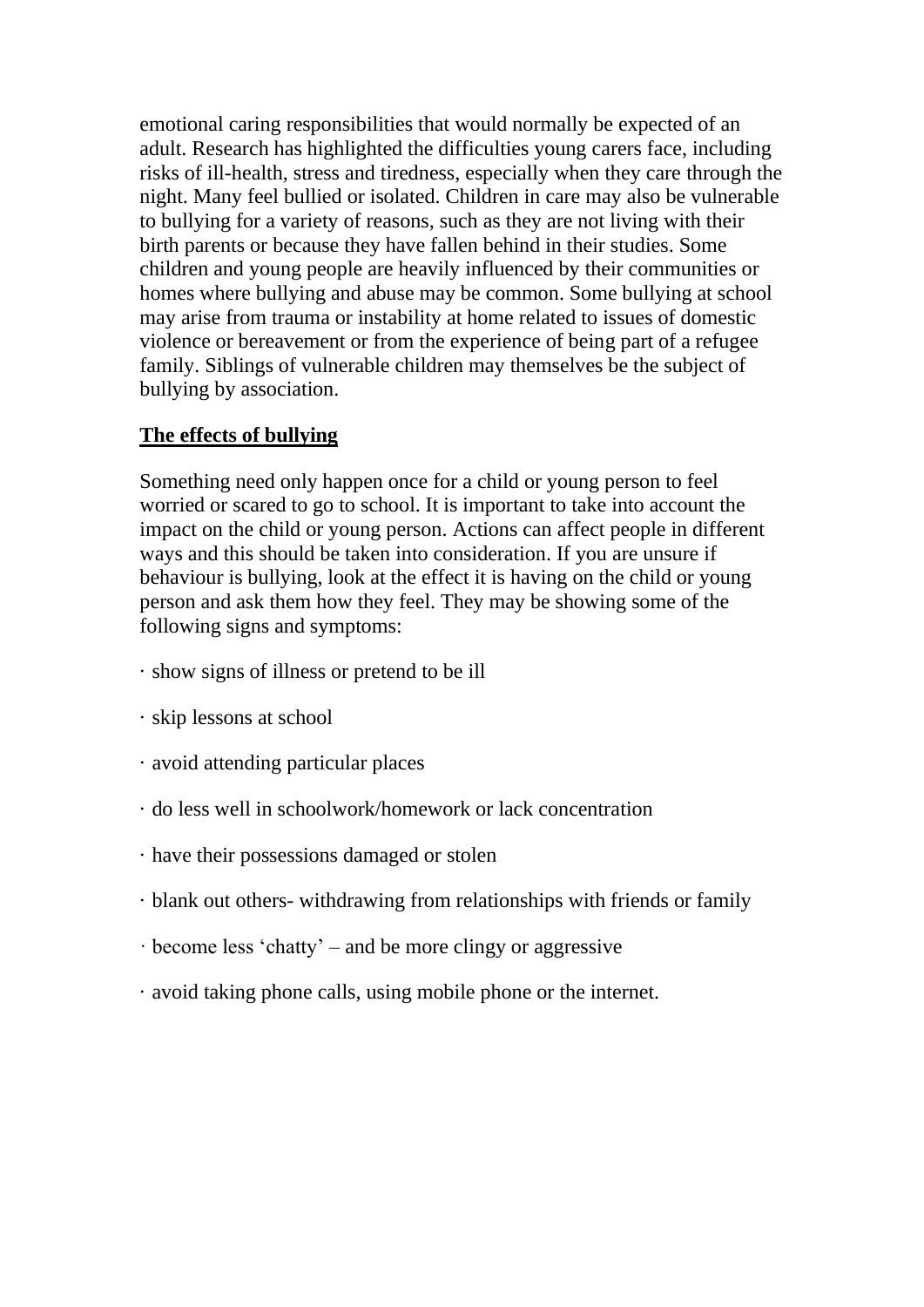### <span id="page-7-0"></span>**Reporting and Recording Incidents**

The school encourages and equips the whole school community to report all incidents of bullying, including students who have experienced being bullied and bystanders who have witnessed an incident.

The school endeavours to provide clear, accessible and confidential incident reporting systems, which include access to:

· Staff, including teachers and support staff, who are aware of the importance of listening to students' concerns. We encourage all students to think about significant members of the school community that they can go to when they have a problem. This will generally be their Principal Teacher Pupil Support (PTPS) and Registration Tutor.

- · Student prefects.
- · Mentors in Violence Prevention (MVPs)

· Internal school procedures ensure a concern reported through any of the above channels will be filtered to the students' PTPS

#### **Recording**

Bullying incidents will be systematically recorded and used to identify patterns of behaviour. Data will be used to identify trends with specific groups (e.g. cyber-bullying) or within particular areas of the school site to allow preventative programmes to be planned. By taking the positive action of recording incidents of bullying we are giving a clear message to parents, staff and the wider community that we take these incidents seriously and can become essential evidence if there is a dispute between the parties about how an incident of bullying has been handled.

Data regarding bullying will be monitored and acted upon by the Pupil Support Team at Lockerbie Academy.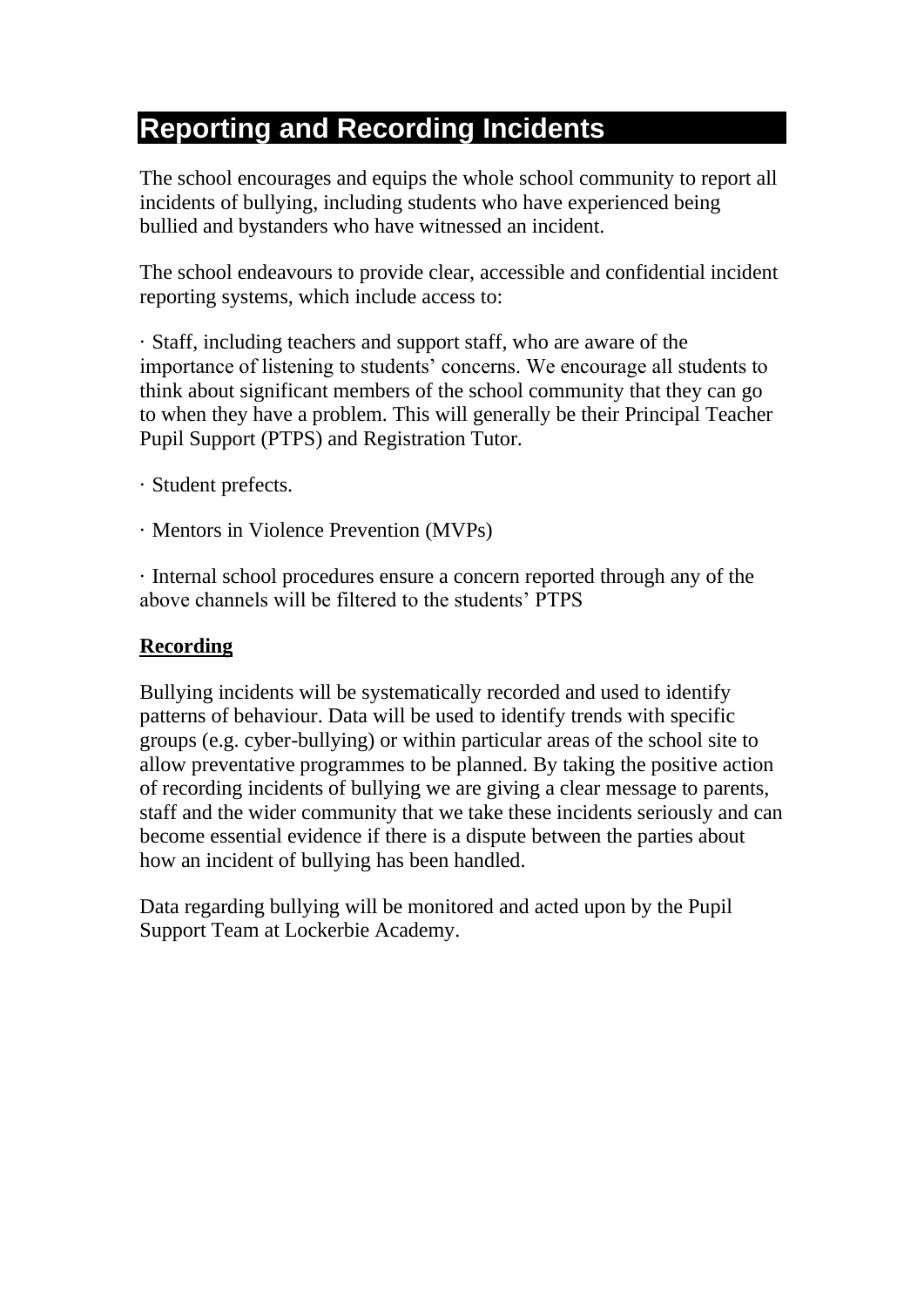### <span id="page-8-0"></span>**Prevention of Bullying**

Lockerbie Academy believes that the whole school community should work together to reduce bullying as part of our efforts to promote a positive and inclusive whole school ethos and create a safe, healthy and stimulating environment. Alongside the school's responsive strategies for dealing with incidents of bullying, the school adopts a whole school approach to implementing proactive and preventative interventions at a school, class and individual level to reduce bullying.

Through PSE and assemblies, aspects of personal and social behaviour will be taught so children:

- · recognise bullying behaviour
- · know that they should speak out
- · have the confidence to speak out if they are being bullied
- · know who to speak to
- · feel confident that they will be listened to and supported

· make them fully aware that bullying is a serious breach of the school rules and will not be tolerated.

At Lockerbie Academy, the following standards are important, especially with respect to bullying and we will work hard to maintain these:

· All teaching staff have a responsibility to promote the health, welfare and safety of students.

· Staff should maintain good order and control in lessons, so that their students feel safe.

· Our Classroom Rules states that students should 'only make positive comments about other people'. Staff should always deal firmly with incidents where this rule is breached

· Staff should always reinforce the rule that physical contact between students is not allowed.

· Learning about bullying is a significant feature of the PSE course in school and students need to be made aware regularly that bullying is never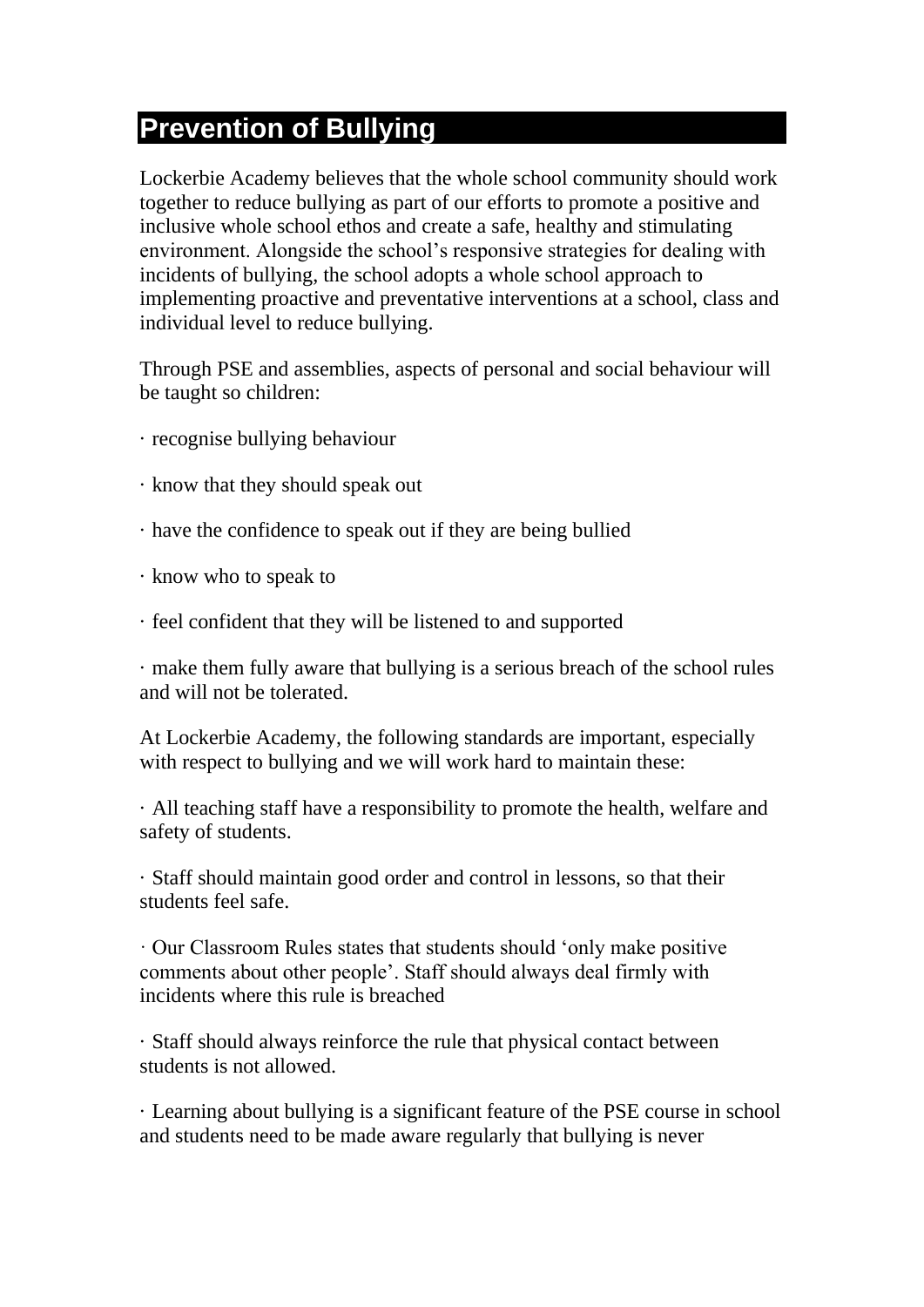acceptable, and what procedures they need to follow if they believe themselves to be bullied.

· Advice on dealing with bullying is found in the pupil planner which is issued to all students every year.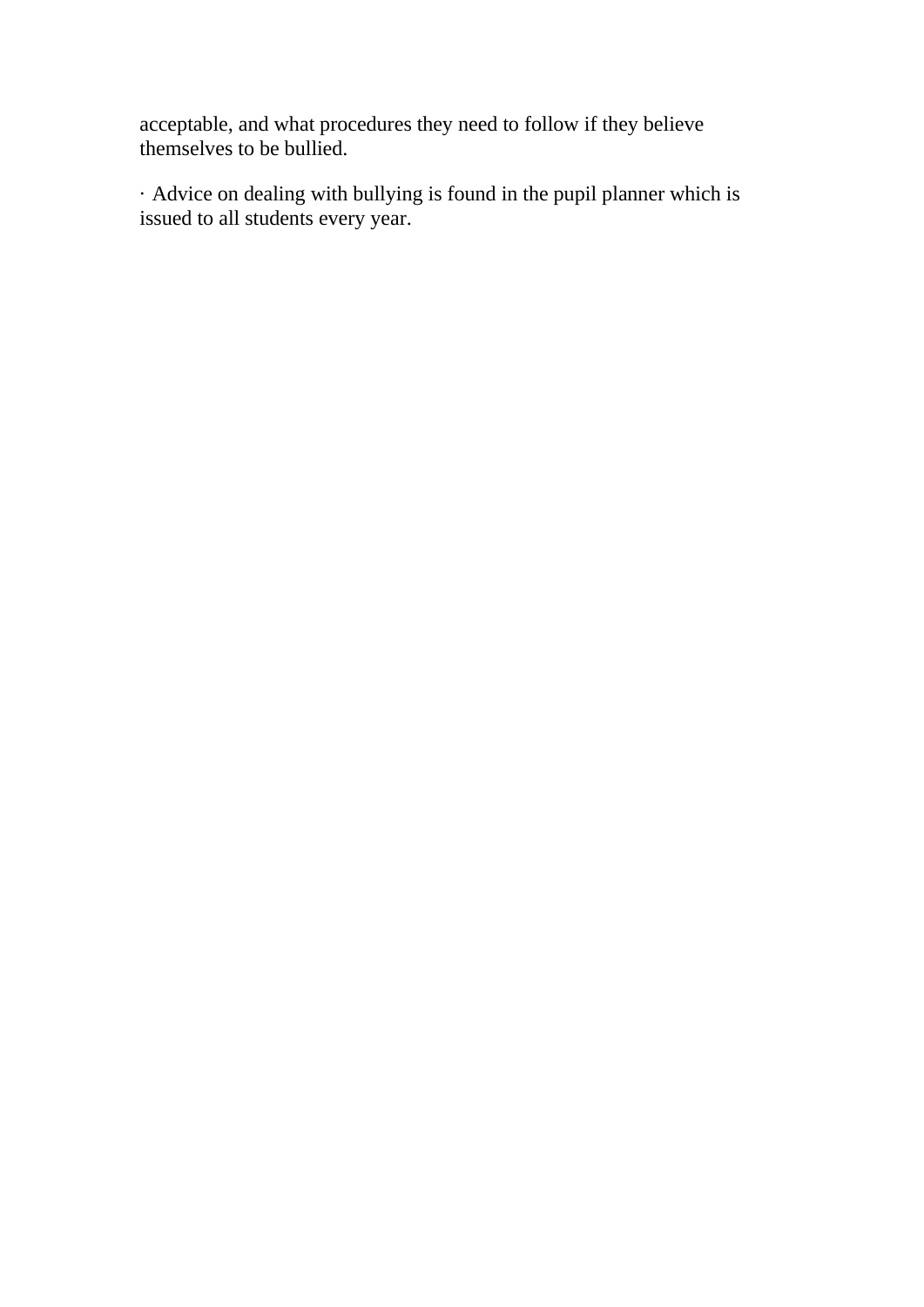### <span id="page-10-0"></span>**Responding to Incidents of Bullying**

· Students should be encouraged to report cases of bullying, either directly or indirectly experienced, to Pupil Support or Head of House. If bullying is reported to a Tutor, he or she should pass this on to Pupil Support.

· PT Pupil Support should talk to both the young person experiencing and the young person responsible for the bullying behaviour and create a plan of action for both parties. If the incident involves students from more than one house, the other Pupil Support Teachers need to be consulted. If the matter is mild and/or if it is a first offence, then a verbal warning to the person who is bullying may suffice. This should be logged within Seemis Bullying and Equality module

· The Pupil Support Teacher may involve the Head of House if they believe the situation warrants it.

· Parents of both the young person experiencing bullying behaviour and the young person responsible for the bullying behaviour should be informed of the incident. Parental contact will be in consultation with the pupil and will respect the confidentiality of the pupil.

· Following an incident of bullying, the young person experiencing bullying behaviour should receive support from their Pupil Support Teacher. There should be follow up to ensure that the situation has been satisfactorily resolved.

The school will offer a proactive, sympathetic and supportive response to pupils who are bullied. The exact nature of the response will be determined by the particular child's individual needs and may include:

· Immediate action to stop the incident and secure the child's safety

· Positive reinforcement that reporting the incident was the correct thing to do

· Reassurance that the person experiencing the bullying behaviour is not responsible for the bullying behaviour

· Informing parents at the earliest opportunity (respecting the confidentiality of the pupil)

· Strategies to prevent further incidents

· Sympathy and empathy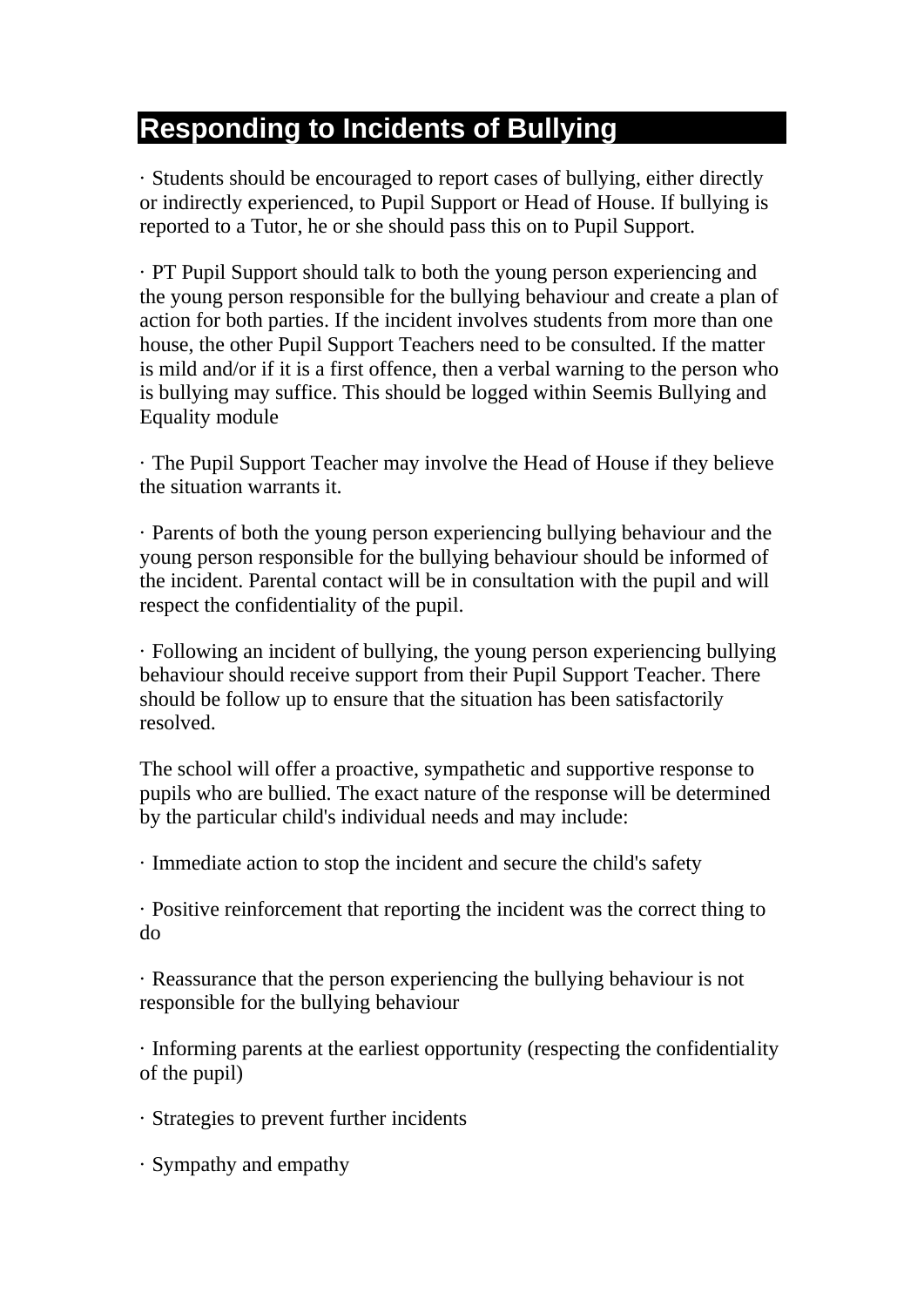- · Counselling
- · Befriending /creation of a support group
- · Extra supervision/monitoring
- · MVP
- · Arrangements to review progress.

Social networking websites are sometimes used for bullying and any threats made on such a site and acted on in school will be classed as pre-meditated and are likely to result in a more severe sanction. It should be acknowledged that it is very difficult for the school to take action on cyber bullying which has occurred outside of school time.

For the young person responsible for bullying behaviour:

· Talking about what happened, to discover why they became involved

· Informing the young person responsible for bullying behaviour's parents/guardians

· Continuing to work with the young person responsible in order to modify attitudes, this can include changes to class groupings or school travel arrangements

· Taking one or more of the disciplinary steps described below to prevent further bullying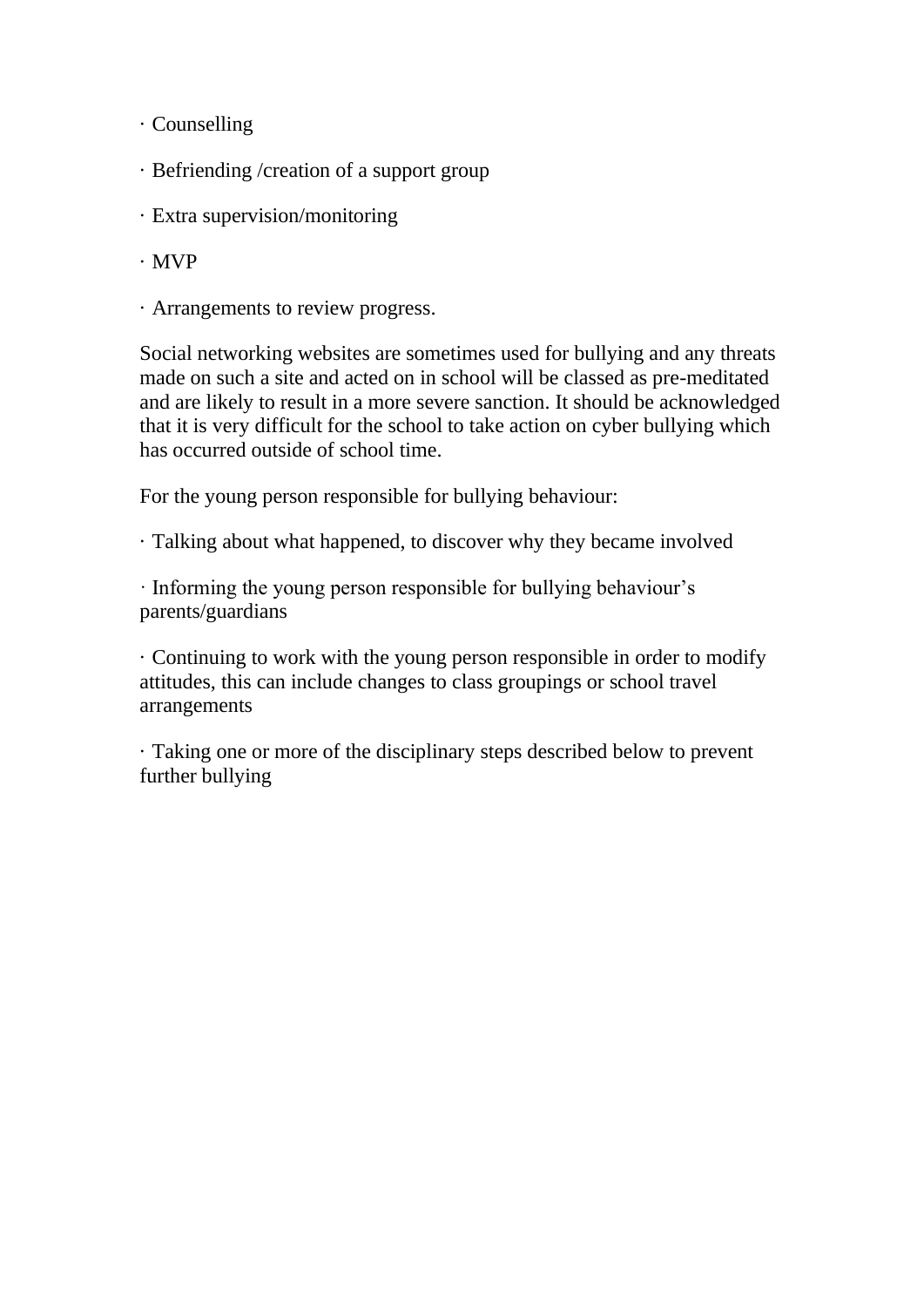### <span id="page-12-0"></span>**Further information**

#### Respect Me- [Scotland's Anti-Bullying Service](https://respectme.org.uk/)

### **The online bullying of school staff and professionals**

Ineqe Safeguarding Group have been alerted to a number of incidents concerning the online targeting of teachers and school professionals by students.

Pupils have been creating online posts that ridicule, harass, or otherwise bully staff on social media sites such as TikTok and Instagram

It is the case that many posts contain unacceptable comments and verbal abuse which can have a negative impact on school staff. If this occurs at Lockerbie Academy the following action will be taken-

- The account will be reported to the Social Media platform
- The account will be reported to Mr Asher
- All Parents/Carers will be informed
- The Local Authority will be informed
- If the school is made aware of who created the accounts, disciplinary action will be taken (this could end with Police involvement)

Parents/Carers should be aware of the following documents-

- The Protection from Abuse Act (Scotland) 2001
- The Protection from Harassment Act (Scotland) 1997
- The Defamation and Malicious Publication Act (Scotland) 2021